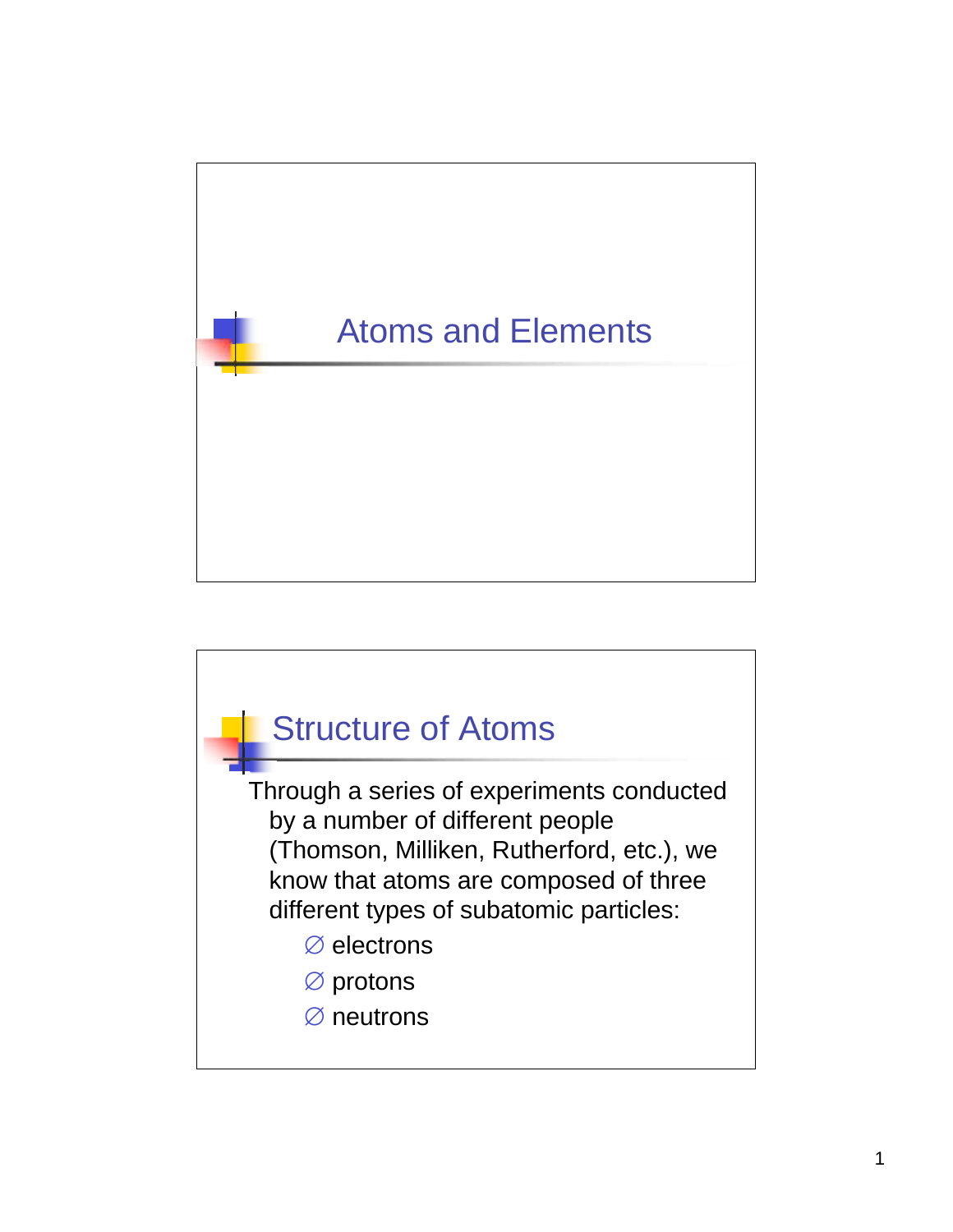

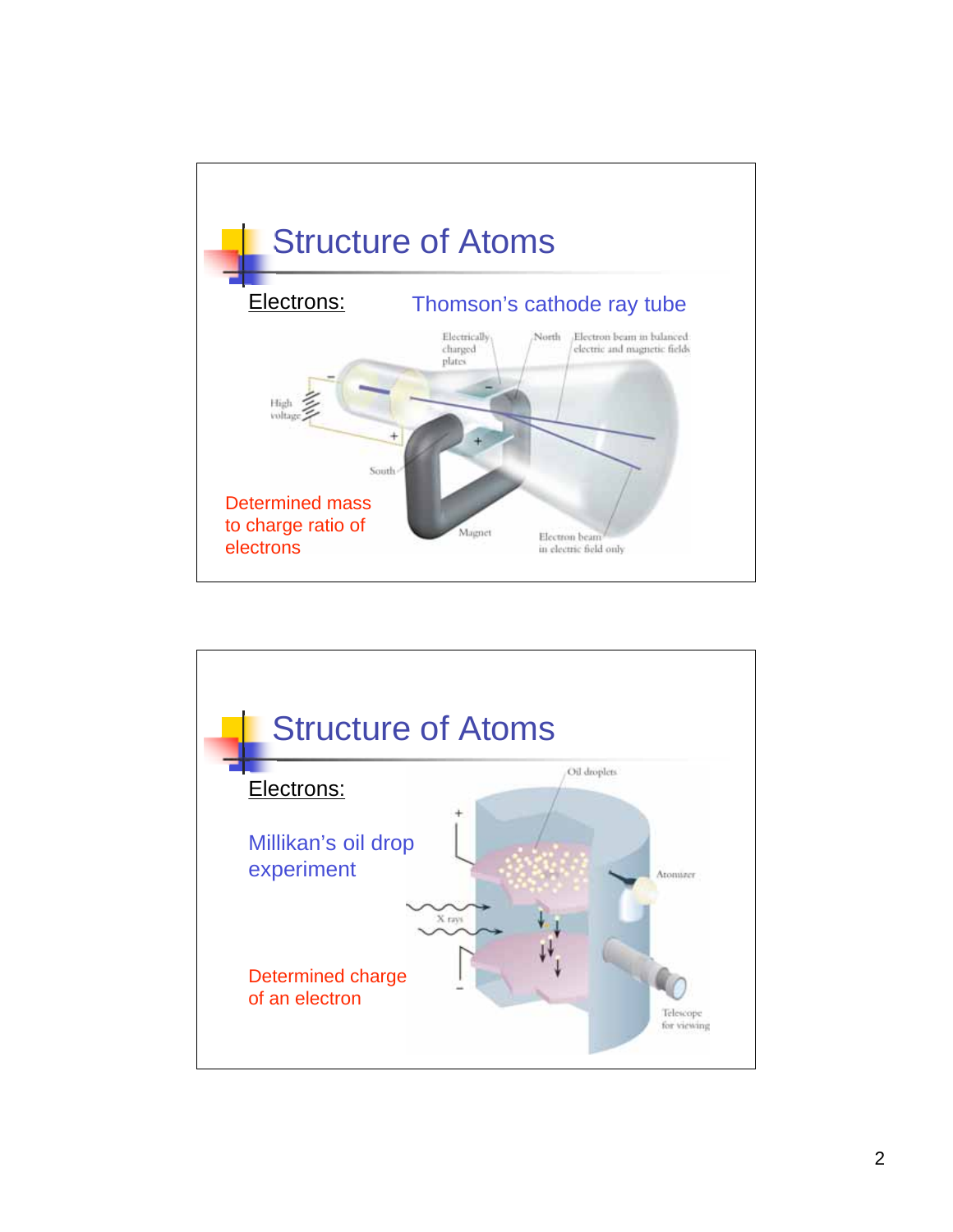

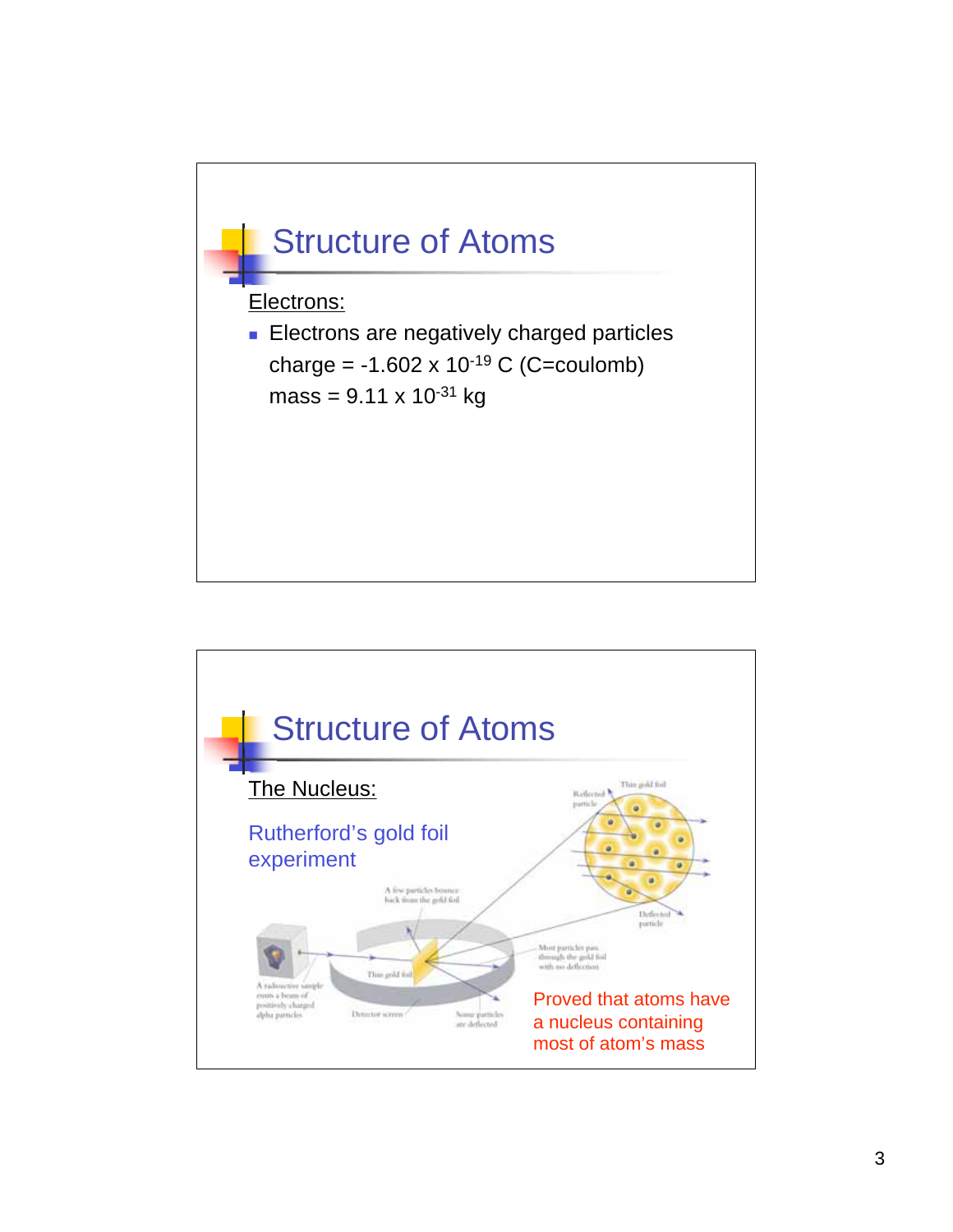

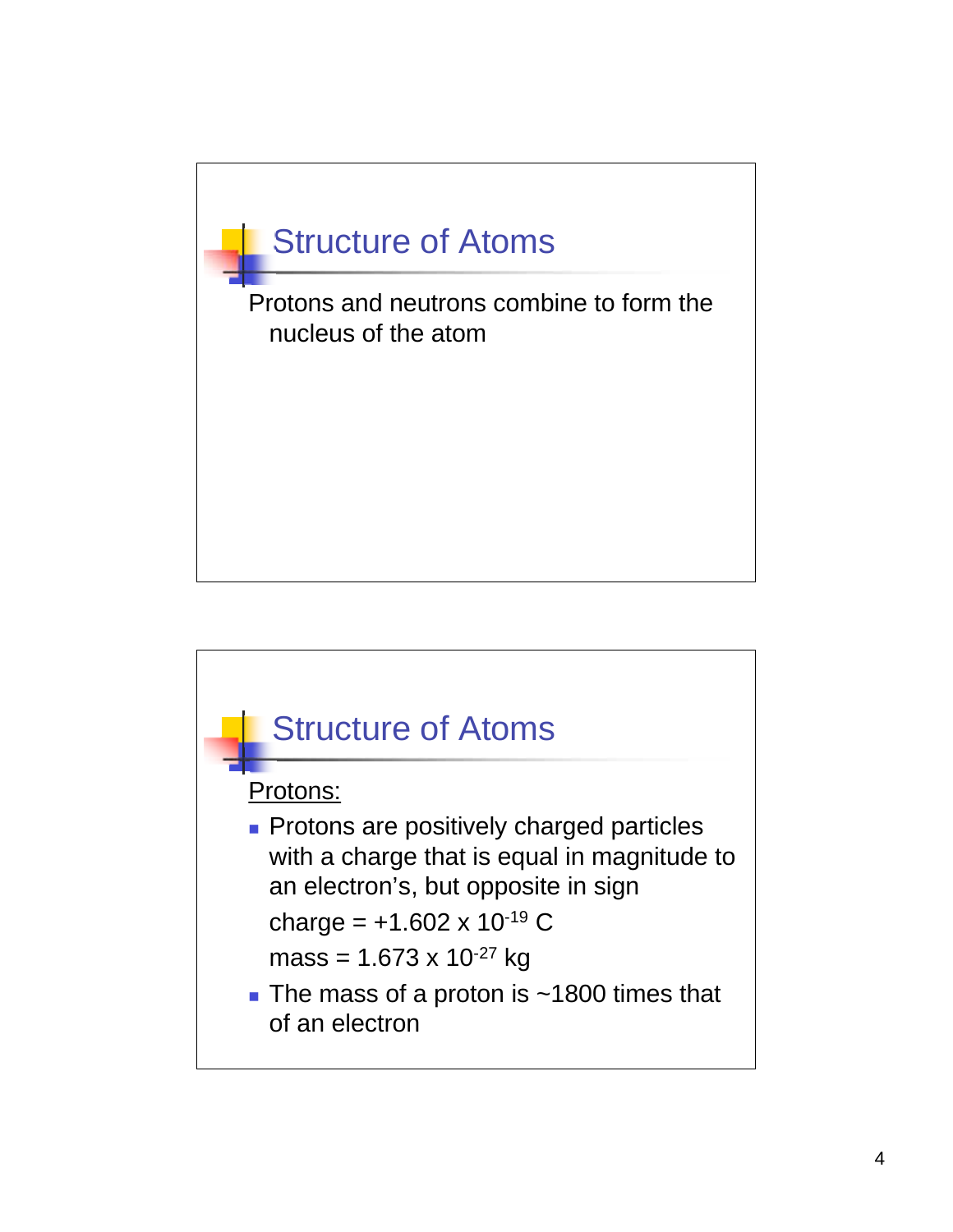

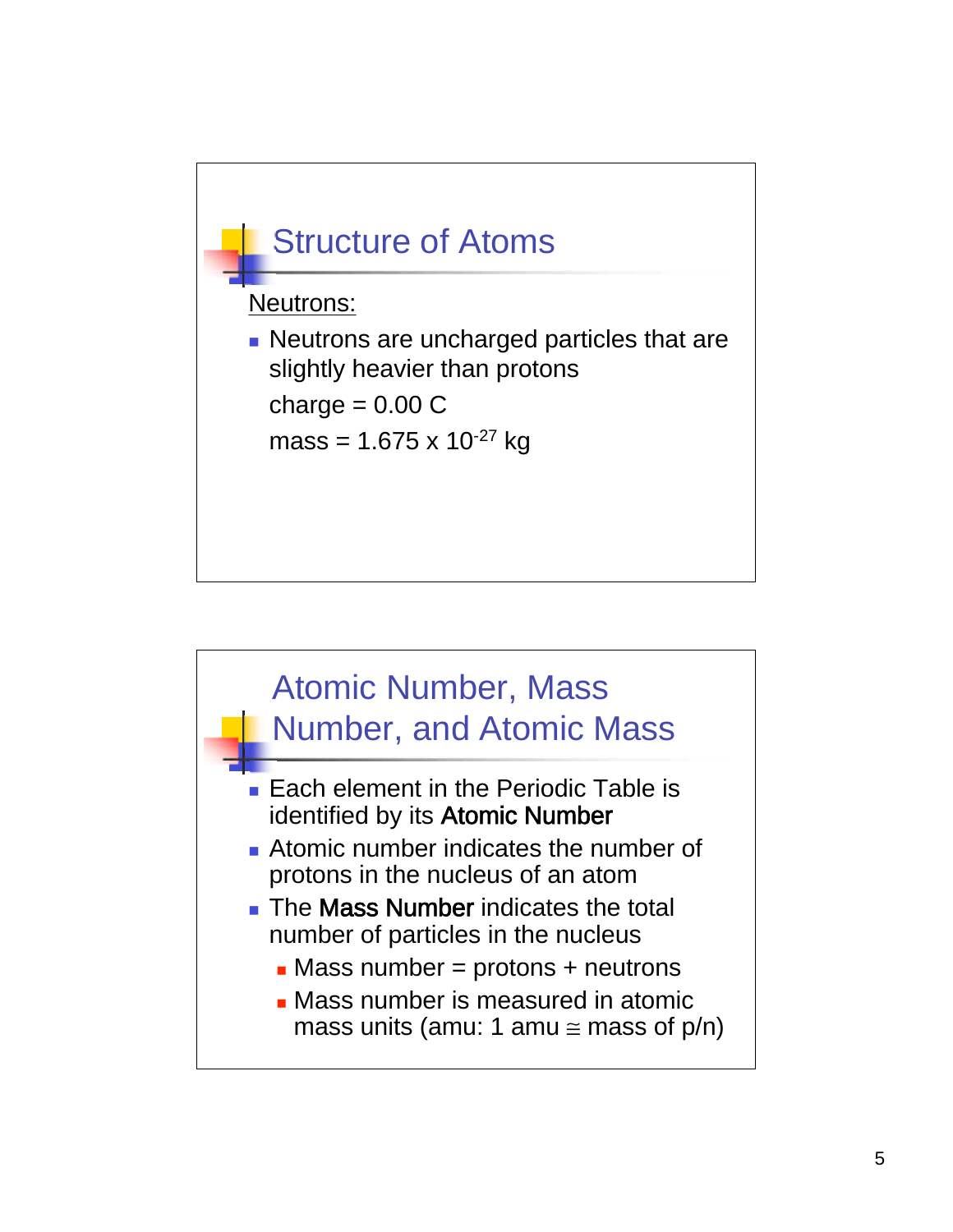

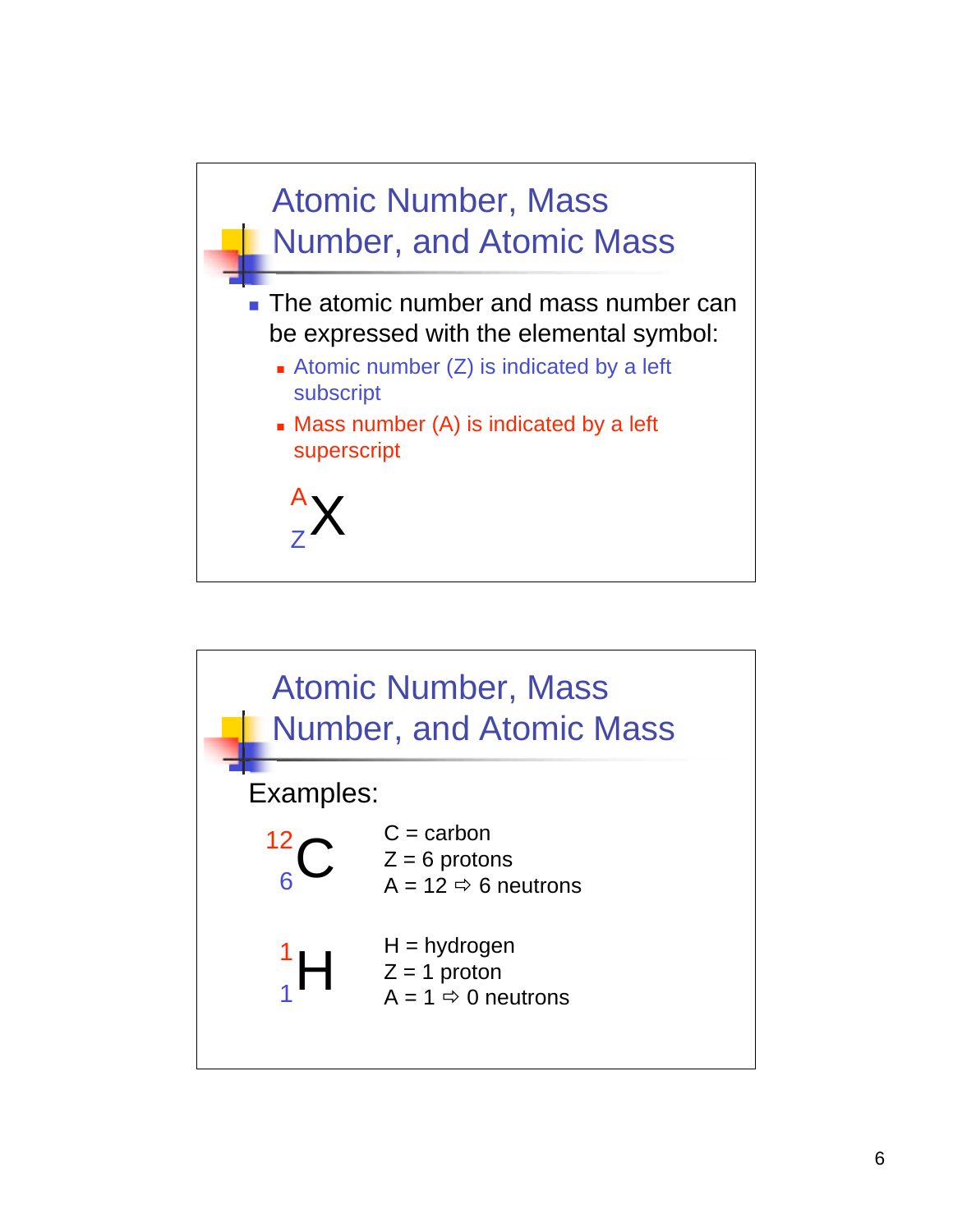

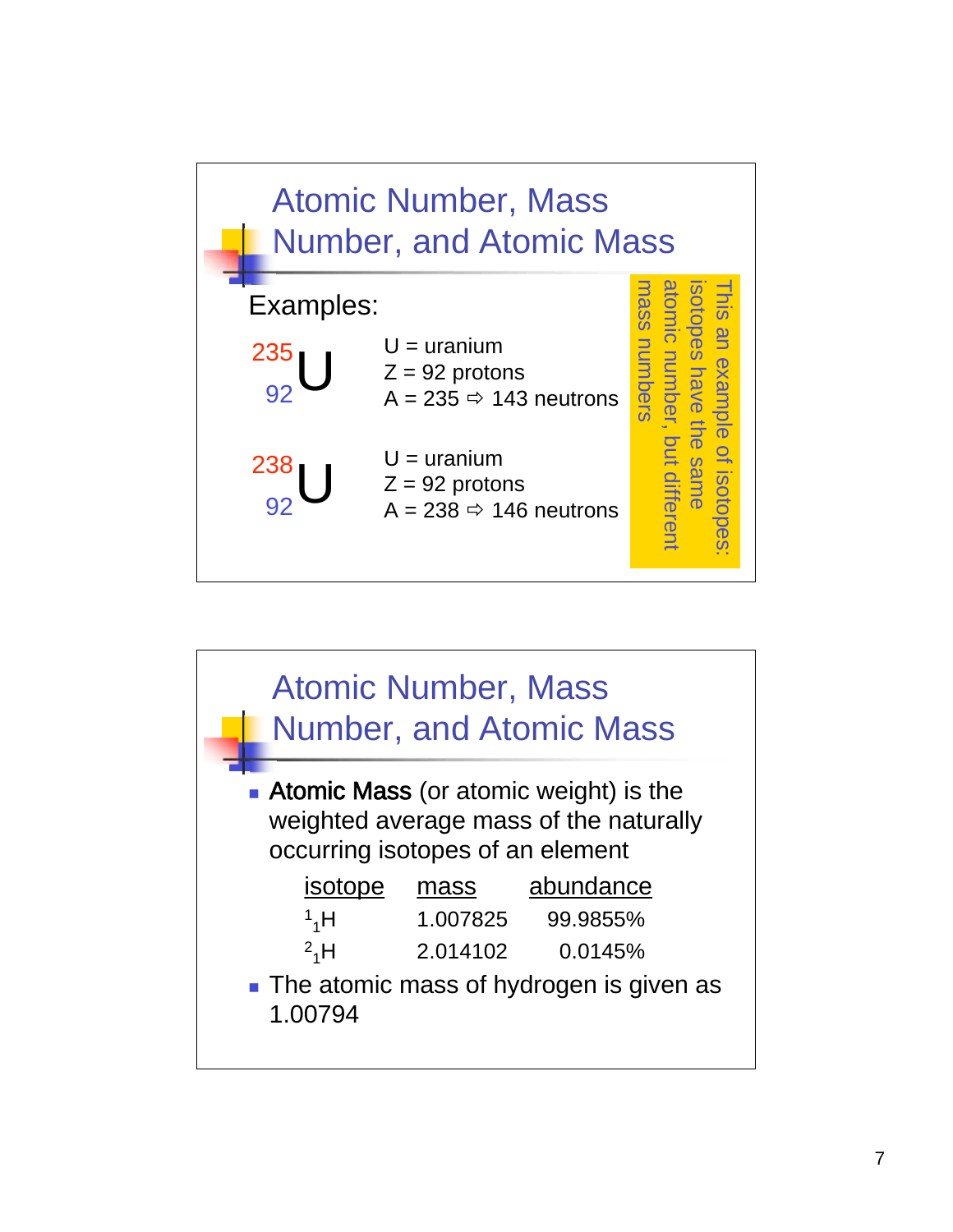

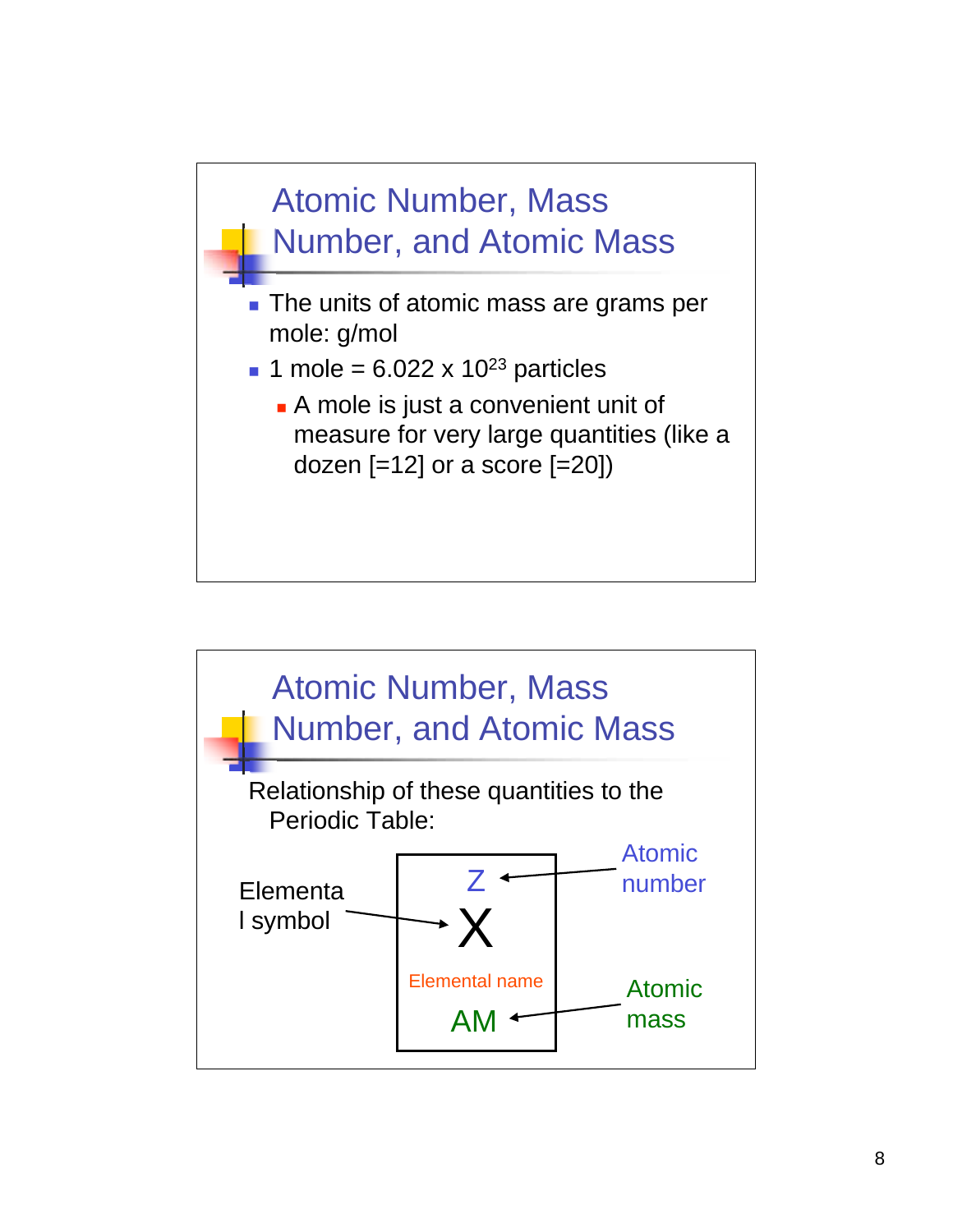

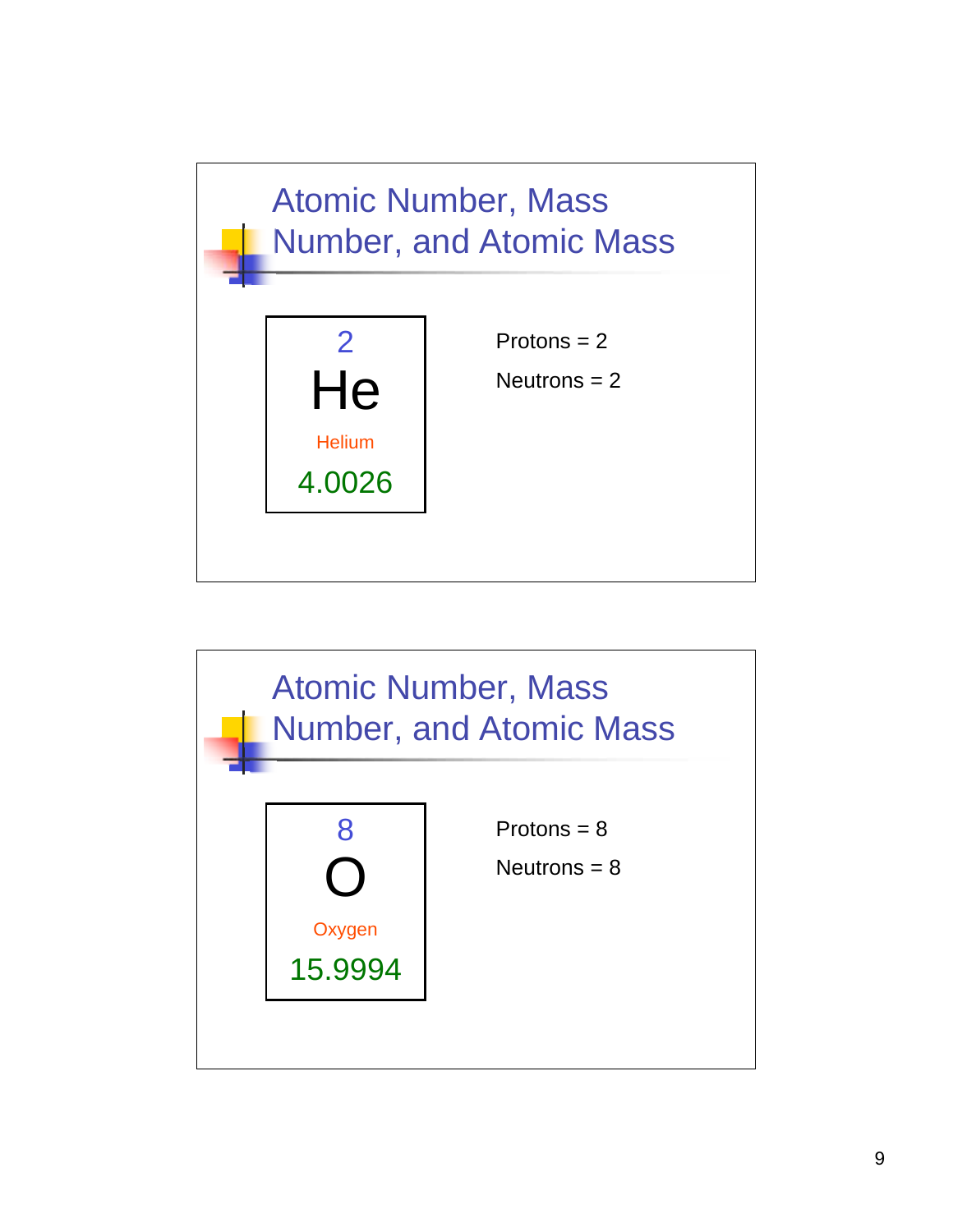## Atomic Number, Mass Number, and Atomic Mass Cl 17 Protons = 17 Neutrons  $= 18.45$  ? Chlorine has two isotopes:

**Chlorine** 

35.453

 $^{35}$ <sub>17</sub>Cl = 75.53% (18 neutrons)  $37_{17}$ CI = 24.47% (20 neutrons) The weighted average results in the listed atomic mass

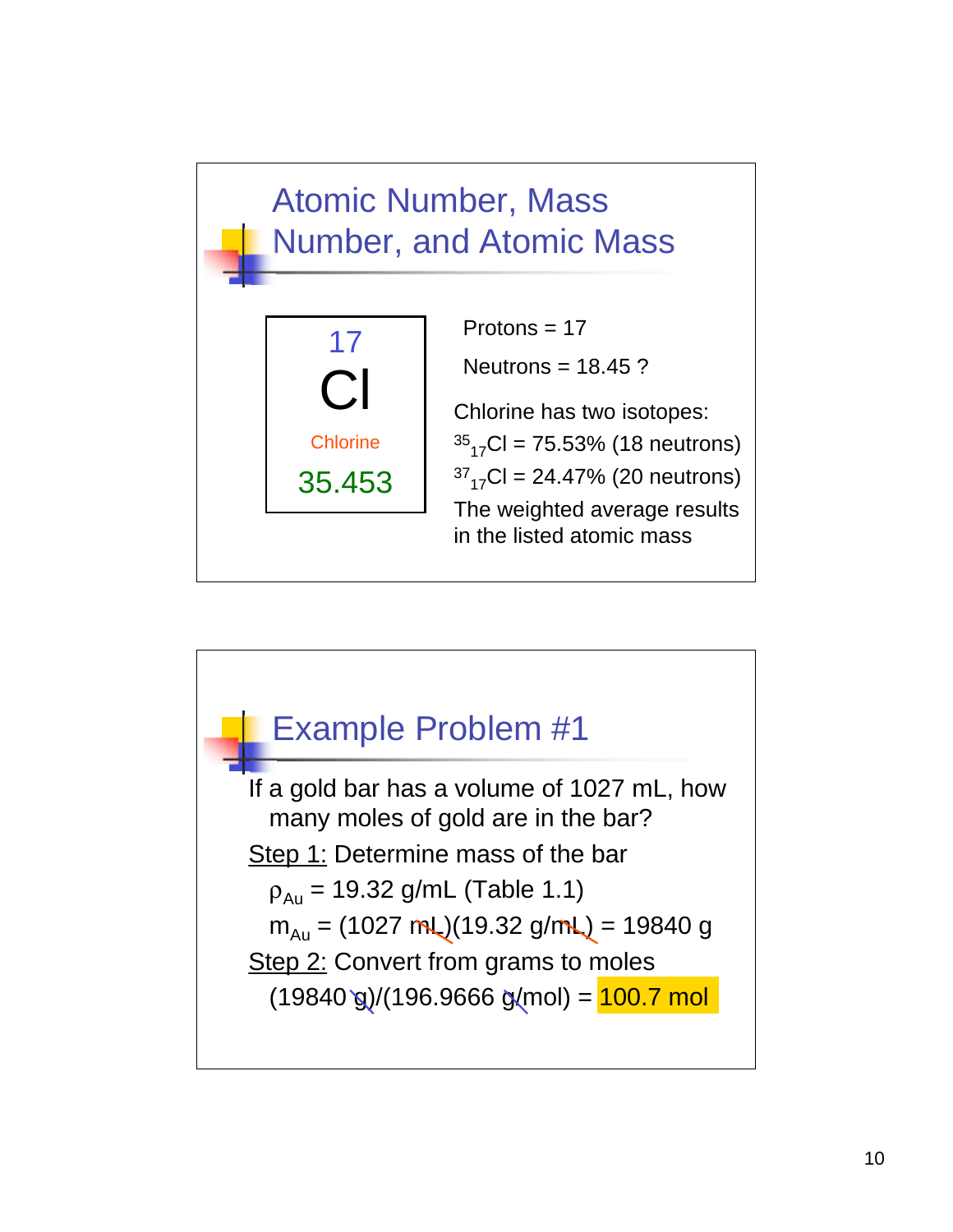

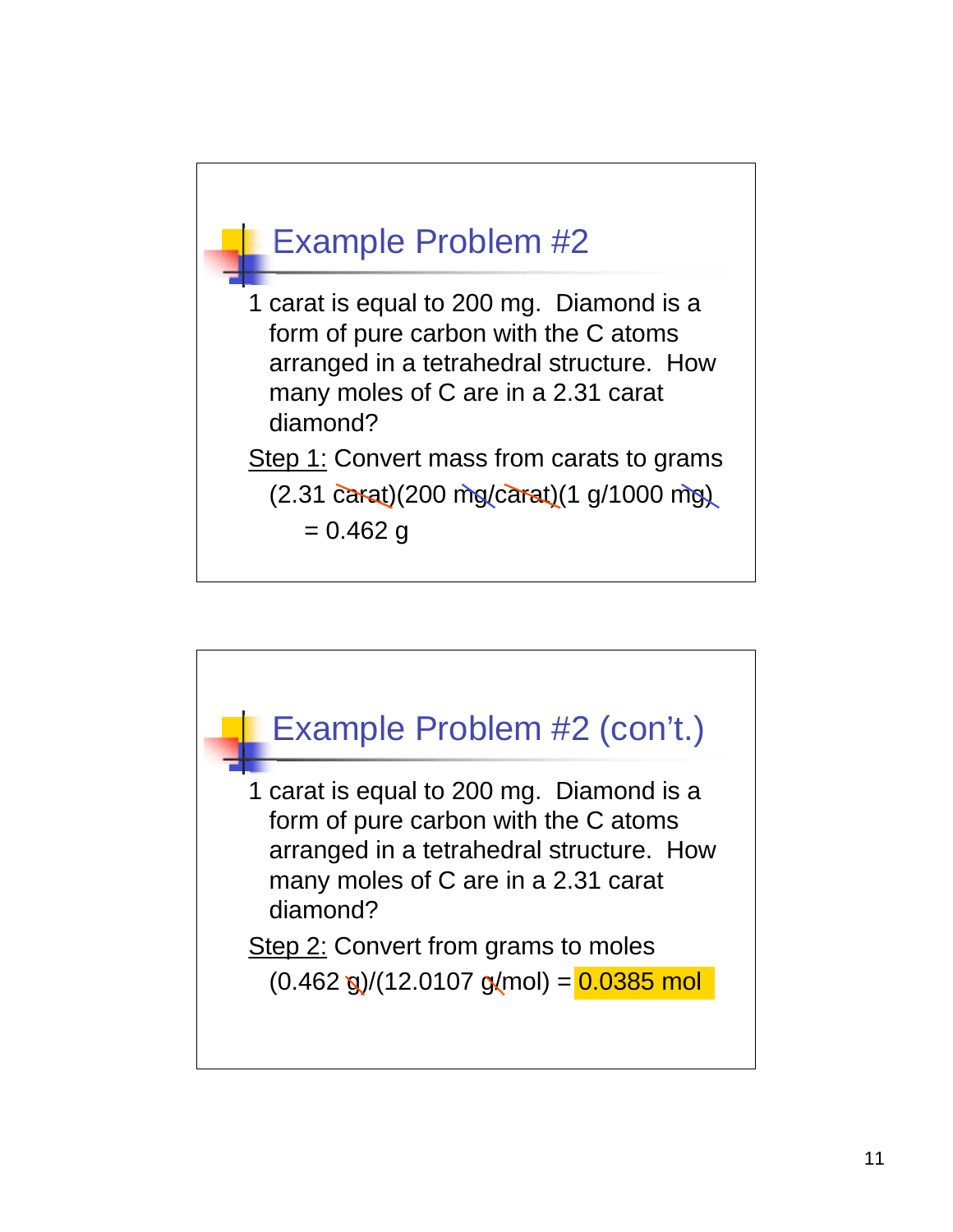

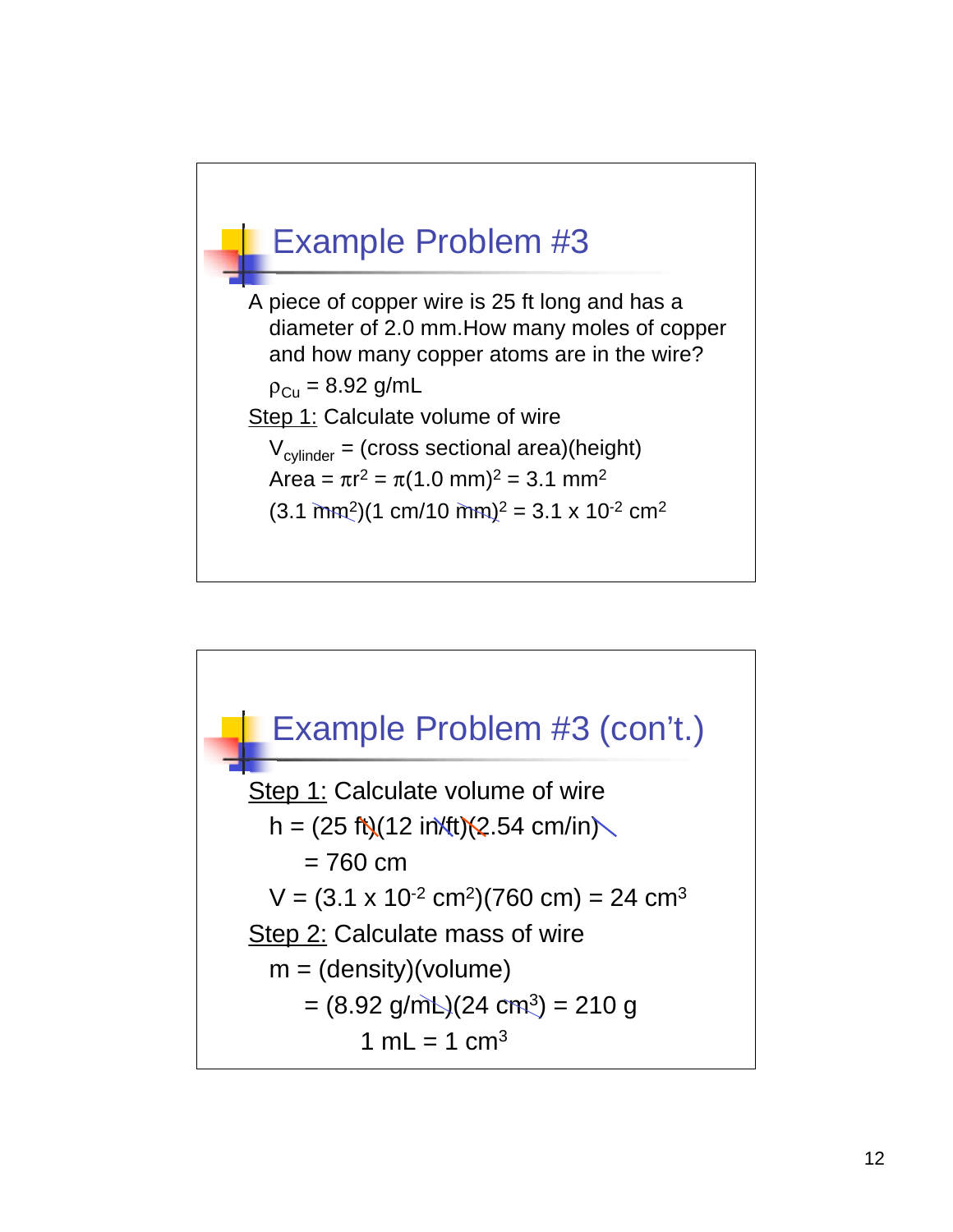